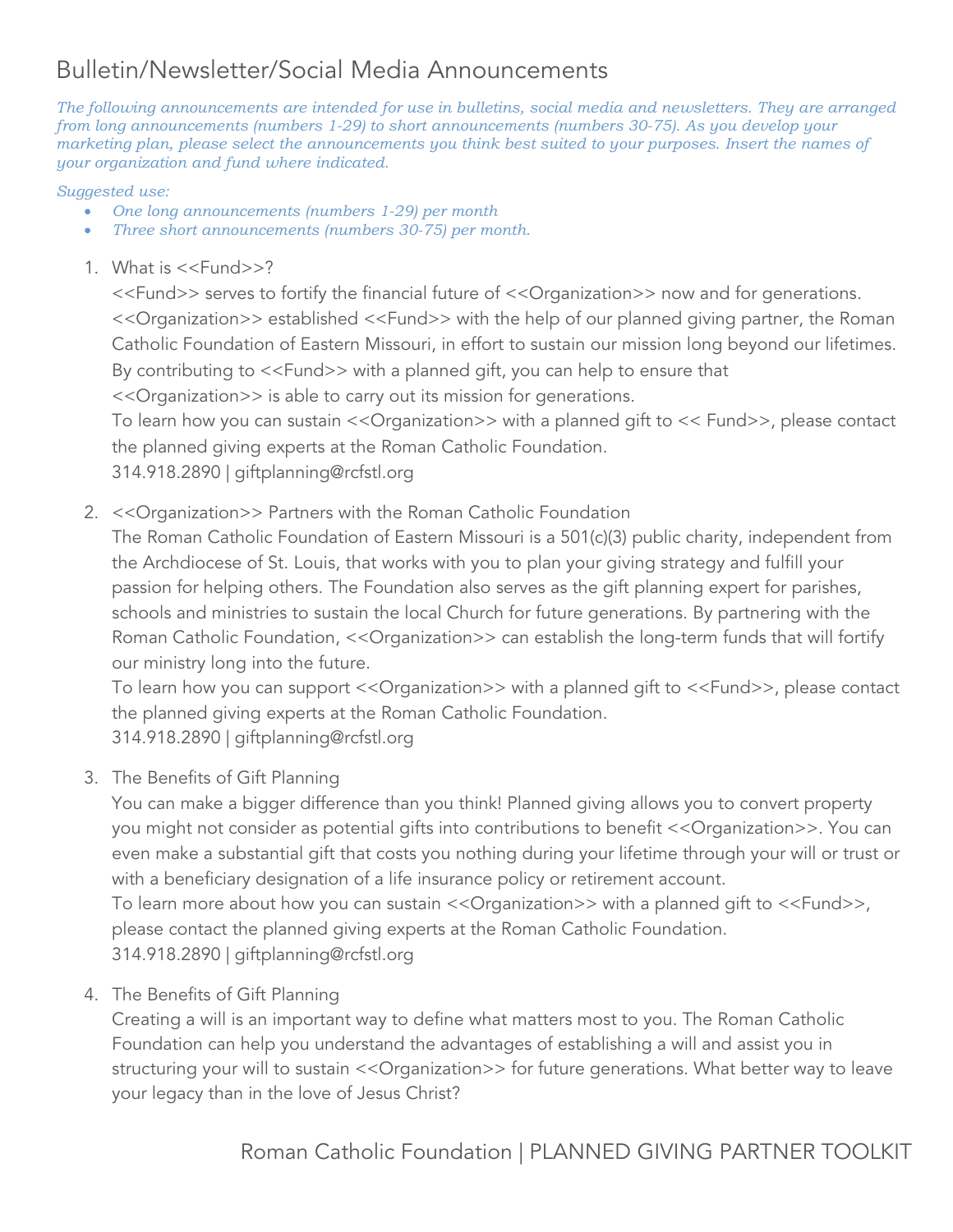For more information on planning with heart to support <<Organization>> well beyond your lifetime, please contact the planned giving experts at the Roman Catholic Foundation. 314.918.2890 | giftplanning@rcfstl.org

5. The Joy of Giving

The joy of giving is itself a gift. Planned giving allows individuals and families to offer significant support to the ministries they hold dear, improving the lives of those in need and growing the Kingdom of God in the process. Consider making a planned gift to benefit << Organization>>, and experience the joy of passing forward your blessings to others!

To learn more about how the Roman Catholic Foundation can assist you in sustaining <<Organization>> with a gift to benefit <<Fund>>, please contact the planned giving experts at the Roman Catholic Foundation.

314.918.2890 | giftplanning@rcfstl.org

6. Year-End Planning

You may soon begin thinking of the charitable gifts you want to make before year's end. Consider these questions as you plan: What assets would you like to dispose of? Can any be used to fund a life-income arrangement, such as a charitable gift annuity or charitable remainder unitrust? What organizations are on your gift-giving list? Did you remember << Organization >>? To make the most of your year-end giving and support <<Fund>>, please contact the planned giving experts at the Roman Catholic Foundation. 314.918.2890 | giftplanning@rcfstl.org

7. Year-End Planning

At year's end, we express thanks to God by giving to others. Carefully considering the type and timing of your charitable gifts can increase their impact on the ministries they support. The Roman Catholic Foundation is your planned giving partner, helping you determine the most effective manner of giving to best sustain << Organization>> for future generations.

To learn how you can make the most of your year-end giving and support <<Fund>>, please contact the planned giving experts at the Roman Catholic Foundation. 314.918.2890 | giftplanning@rcfstl.org

8. IRA Charitable Rollovers

Did you know if you are age 70 ½ or older, you can distribute up to \$100,000 tax-free each year from your IRA account to benefit << Organization >>? For details on contributing to <<Fund>> with an IRA Charitable Rollover, please contact the planned giving experts at the Roman Catholic Foundation. 314.918.2890 | giftplanning@rcfstl.org

9. Season of Thanksgiving

As we reflect on the year's blessings, we are grateful for your faithful support. Through your generosity, << Organization>> is able to carry out the important work of our mission. Please consider continuing your support of our mission beyond your lifetime by making a planned gift to benefit << Organization>> through the Roman Catholic Foundation. In doing so, you will help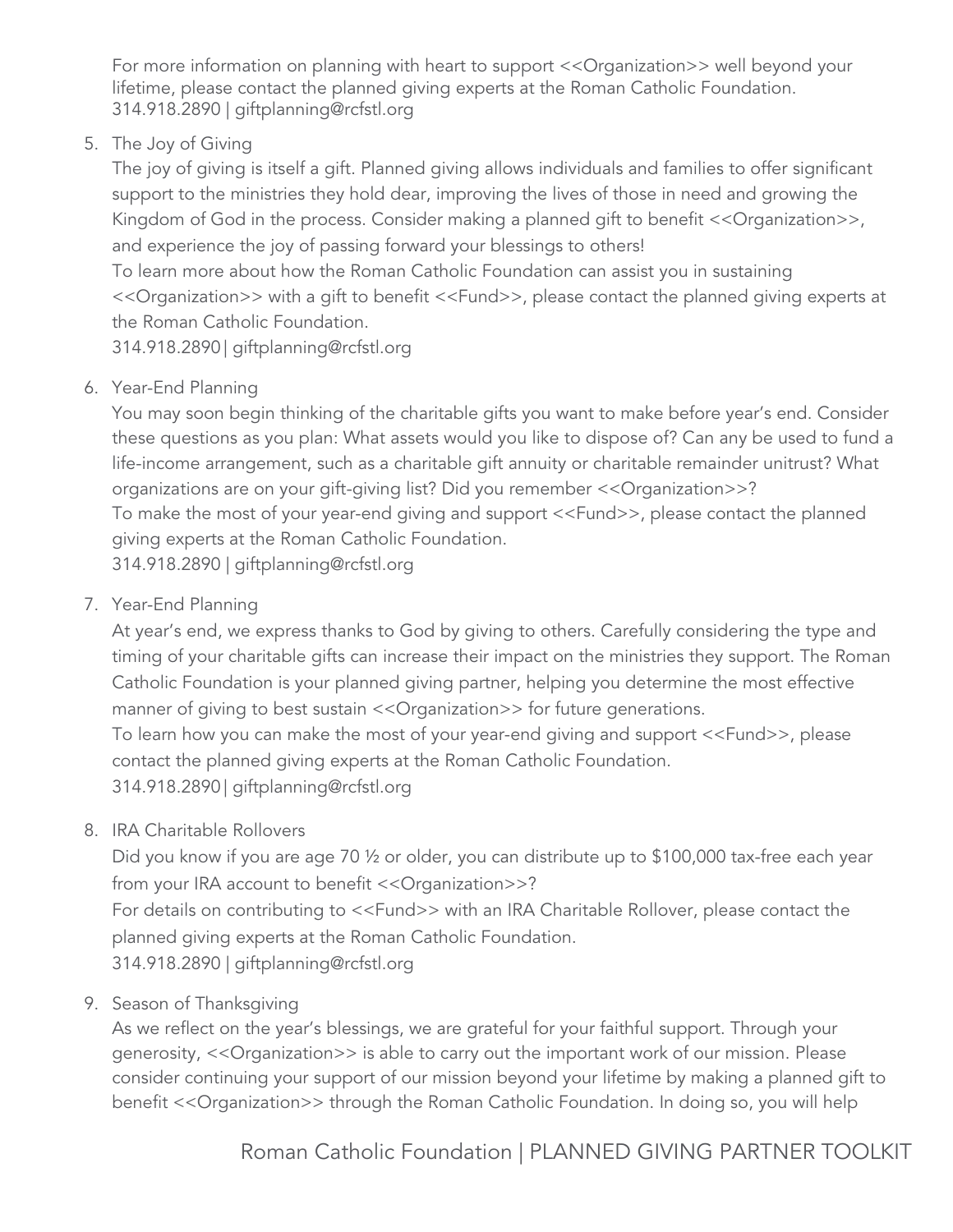ensure that our Catholic community continues serving the next generation for the Kingdom of God.

To learn how you can make a sustaining gift to benefit <<Fund>>, please contact the planned giving experts at the Roman Catholic Foundation. 314.918.2890 | giftplanning@rcfstl.org

## 10. Charitable Gift Annuities

Did you know that by establishing a Charitable Gift Annuity, you can secure a fixed income for yourself, receive a partial tax deduction and benefit << Organization >>? Support <<Fund>> and gain income for life with a Charitable Gift Annuity. To learn more, please contact the planned giving experts at the Roman Catholic Foundation. 314.918.2890 | giftplanning@rcfstl.org

# 11. Planning in the New Year

As you transition into the new year, have you decided how you will leave a legacy for your family and faith community? In developing your plans, consider supporting << Organization>> long into the future with a gift through the Roman Catholic Foundation.

To learn how you can sustain << Organization>> with a planned gift to benefit << Fund>>, please contact the planned giving experts at the Roman Catholic Foundation.

314.918.2890 | giftplanning@rcfstl.org

## 12. Donor-Advised Funds

Would you like to streamline your charitable giving? A donor-advised fund, also known as a "charitable checkbook," is easy to create and can offer immediate tax benefits while simplifying your yearly charitable giving, including your generous gifts to << Organization>>.

To find out what a donor-advised fund can do for you, please contact the planned giving experts at the Roman Catholic Foundation.

314.918.2890 | giftplanning@rcfstl.org

# 13. Tax Benefits of Gift Planning

Did you know that planned gifts may be offset by savings in federal or state taxes? Your planned gift to benefit <<Organization>>, through the Roman Catholic Foundation, can help ensure we are able to carry out our mission for generations while also offering attractive tax benefits to you. For more information about the tax benefits of planned giving, please contact the planned giving experts at the Roman Catholic Foundation.

314.918.2890 | giftplanning@rcfstl.org

# 14. Does Gift Planning Affect Annual Giving?

Concerned that a planned gift could negatively affect <<Organization>> in the short-term? Don't worry; planned gifts often cost you nothing during your lifetime or come from your low-yielding assets. With a planned gift, << Organization>> can continue receiving your essential support today and receive an extraordinary, sustaining gift tomorrow.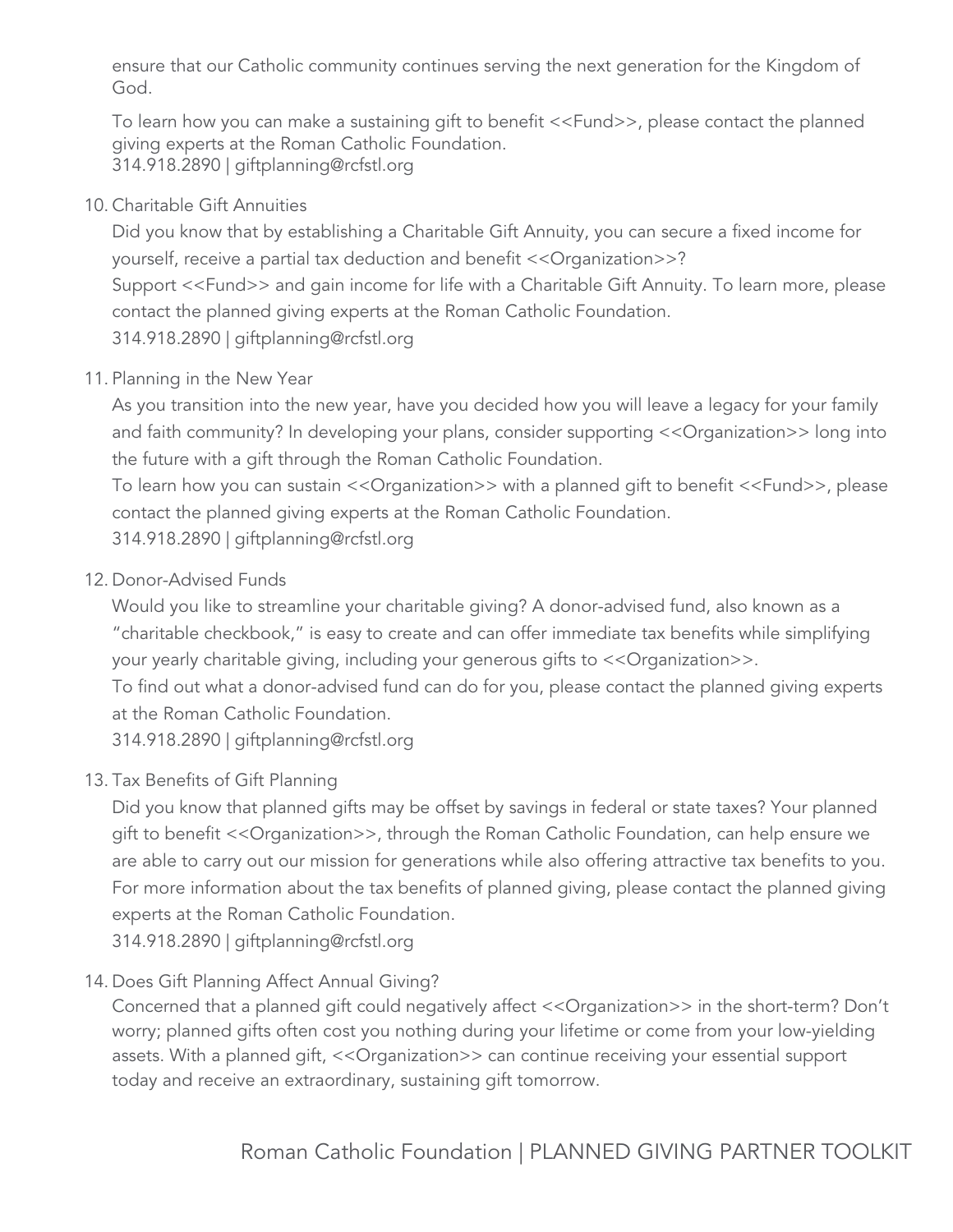Please contact the planned giving experts at the Roman Catholic Foundation to discuss making your planned gift to <<Fund>>.

314.918.2890 | giftplanning@rcfstl.org

15. Testamentary Intentions

To leave a legacy is to reveal our hearts, for our legacy is a final testament of who we are and what we value. Regardless of your age or economic status, we encourage you to begin thinking about the legacy you wish to leave behind and consider remembering << Organization>> with a planned gift to benefit <<Fund>> through the Roman Catholic Foundation.

To get started planning your Catholic legacy, please contact the planned giving experts at the Roman Catholic Foundation.

314.918.2890 | giftplanning@rcfstl.org

16. It's vacation time—are you prepared?

Many people spend more time planning their vacations than they do planning their estates. Summer is the perfect time to make sure your will and estate plans are in order. In fact, just before a vacation is a great time to sign a new or updated will. Proper planning can help you protect your family and your estate.

To leave a gift to <<Fund>> in your estate plans, please contact the planned giving experts at the Roman Catholic Foundation.

314.918.2890 | giftplanning@rcfstl.org

17. What is an endowment and why do we need one?

Endowment funds are designed to provide long-term sustainability. At << Organization>>, we need our endowment fund to ensure we are able to carry out our mission long into the future. Each year, we use just a portion of our fund's earnings, allowing for growth. Through careful investing and consistent growth, our fund provides a buffer against inflation and a permanent source of financial support for our ministry.

To learn how you can support our endowment fund with a planned gift, please contact the planned giving experts at the Roman Catholic Foundation. 314.918.2890 | giftplanning@rcfstl.org

18. Planned Giving: What is it?

Planned giving is the establishment of a gift as part of an overall financial or estate plan. Gifts can be distributed immediately or upon the donor's death and are funded with assets rather than current income. Planned giving allows donors to make a significant impact on the Catholic organizations they love, while offering attractive tax benefits to donors or their estates. To learn how planned giving can benefit you and <<Organization>>, please contact the planned giving experts at the Roman Catholic Foundation. 314.918.2890 | giftplanning@rcfstl.org

19. How will you pass on your Catholic Legacy?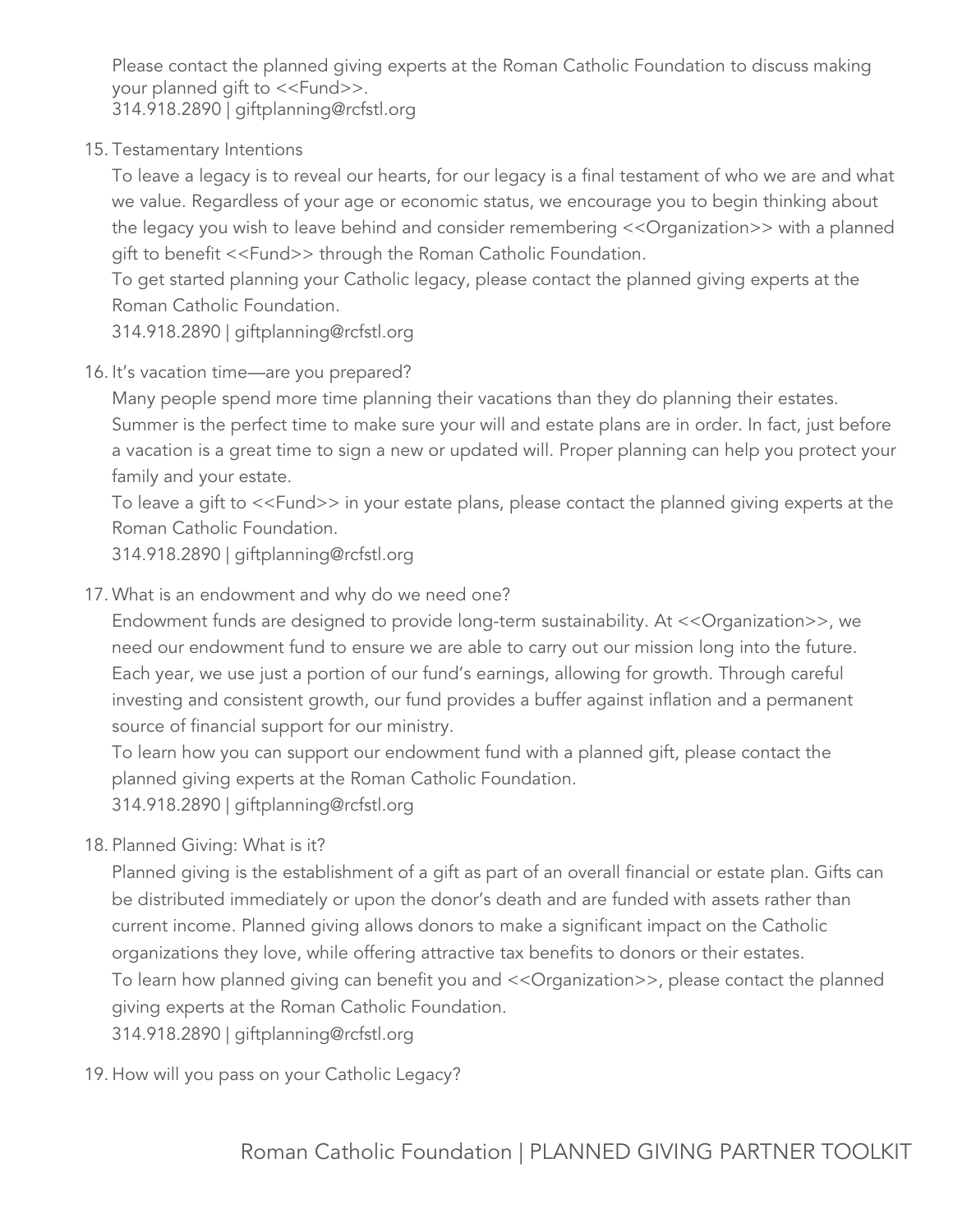Just as we plan to ensure financial health for our families, we must plan for the financial health of our faith community. Your planned gift to benefit <<Fund>> through the Roman Catholic Foundation will have an impact for years beyond your lifetime. Making a planned gift is a great way to steward your finances and pass along your faith and commitment to << Organization>>.

Please contact the planned giving experts at the Roman Catholic Foundation to begin planning your Catholic legacy.

314.918.2890 | giftplanning@rcfstl.org

20. How will you be remembered?

Creating a will is one of the most important ways to record what matters most to you—personally, financially and spiritually. It is an opportunity to make your most substantial charitable gifts and sustain the future of << Organization>>, establishing a memorial that will last for generations. To discuss leaving your legacy with a deferred gift to benefit <<Fund>>, please contact the planned giving experts at the Roman Catholic Foundation. 314.918.2890 | giftplanning@rcfstl.org

21. Blessings of Generosity

Your generosity is a blessing! Through your faithful support, << Organization>> can carry out the important work of our mission. Please consider extending your support of our mission beyond your lifetime by making a planned gift to benefit <<Fund>> at the Roman Catholic Foundation. In doing so, you will help to ensure that << Organization>> continues serving the next generations for the Kingdom of God.

To learn how you can sustain << Organization>> for generations, please contact the planned giving experts at the Roman Catholic Foundation. 314.918.2890 | giftplanning@rcfstl.org

22. Consider the Possibilities of Year-End Giving

We often express thanks to God by giving to others. As you consider your charitable contributions, remember that gifts made now may generate income tax deductions that will reduce your tax bill. The Roman Catholic Foundation can assist you with bequests, IRA Charitable Rollovers or gifts of appreciated stocks, real estate and cash to benefit << Organization>>. For more information on <<Fund>> and the tax benefits of planned giving, please contact the planned giving experts at the Roman Catholic Foundation.

314.918.2890 | giftplanning@rcfstl.org

23. Planned Giving is for Everyone

Anyone—regardless of income or age—can make a planned gift, and you might be able to contribute more than you think! Through planned giving, you can make a tremendous impact on <<Organization>>, likely at no cost to you during your lifetime.

To learn how you can sustain << Organization>> well beyond your lifetime with a planned gift to benefit <<Fund>>, please contact the planned giving experts at the Roman Catholic Foundation. 314.918.2890 | giftplanning@rcfstl.org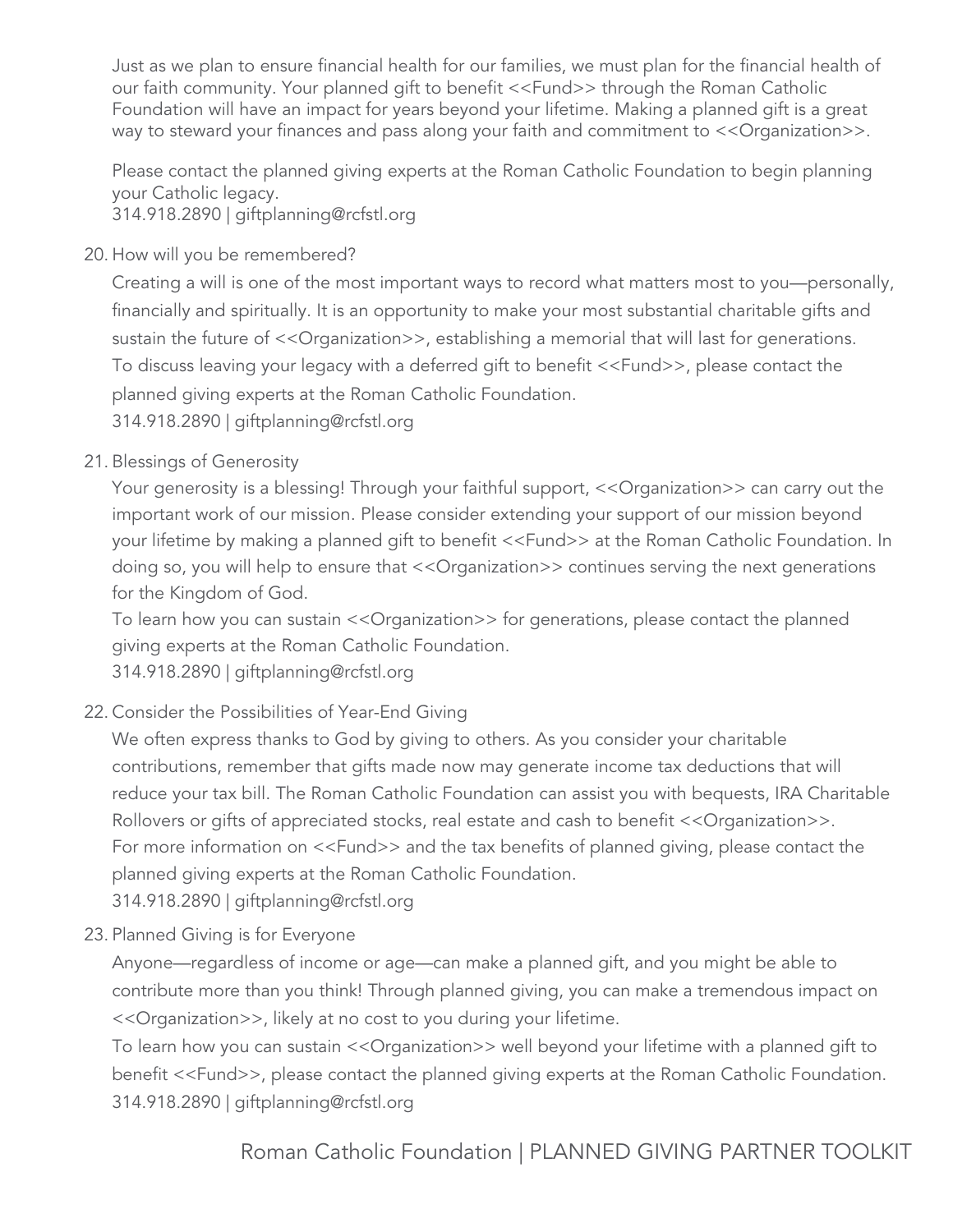#### 24. Consider a Sacrificial Gift this Lent

Lent provides an opportunity to strengthen our devotion to God through prayer, fasting and almsgiving. Please prayerfully consider this time to make a planned gift to benefit <<Fund>>, strengthening << Organization >> and keeping our Faith alive for generations to come. To learn about planned giving opportunities, please contact the planned giving experts at the Roman Catholic Foundation.

314.918.2890 | giftplanning@rcfstl.org

# 25. Your Gift from the Heart

May God bless your heart for giving! We are grateful for your generous gifts in support of our mission. Partnering with the Roman Catholic Foundation to make a planned gift for the benefit of <<Organization>> allows you to demonstrate a legacy of love for Christ and His Church. Our faith is a treasure to be passed on.

To support <<Fund>> with a planned gift, please contact the planned giving experts at the Roman Catholic Foundation.

314.918.2890 | giftplanning@rcfstl.org

## 26. Hope, Faith and Love

Planned giving is a powerful opportunity to ensure your most sacred values and commitments are part of your legacy. Your planned gift represents your love of Christ and His Church, your faith in the generations to come and your hope for the future of << Organization >>.

To leave your legacy with a planned gift to benefit <<Fund>>, please contact the planned giving experts at the Roman Catholic Foundation.

314.918.2890 | giftplanning@rcfstl.org

#### 27. How Your Gifts can Keep Giving

Imagine a gift that gives for generations. Your donations of cash, stock, real estate or life insurance, entrusted to benefit << Organization>> through the Roman Catholic Foundation can grow to provide sustained, and even increased, support for ministries that change lives, now and for generations.

To learn more about how your gift to benefit <<Fund>> today can strengthen <<Organization>> long into the future, please contact the planned giving experts at the Roman Catholic Foundation. 314.918.2890 | giftplanning@rcfstl.org

28. Planting Seeds of Hope and Faith

Planting seeds for future fruit is an act of hope and an expression of faith. We plant in faith by entrusting those who follow us to nurture the tree that grows and harvest the fruit. By making a planned gift to benefit <<Fund>> at the Roman Catholic Foundation, you plant a seed that will bring forth the promised fruit which will support << Organization>> well beyond your lifetime. To learn about giving opportunities, please contact the planned giving experts at the Roman Catholic Foundation.

314.918.2890 | giftplanning@rcfstl.org

Roman Catholic Foundation | PLANNED GIVING PARTNER TOOLKIT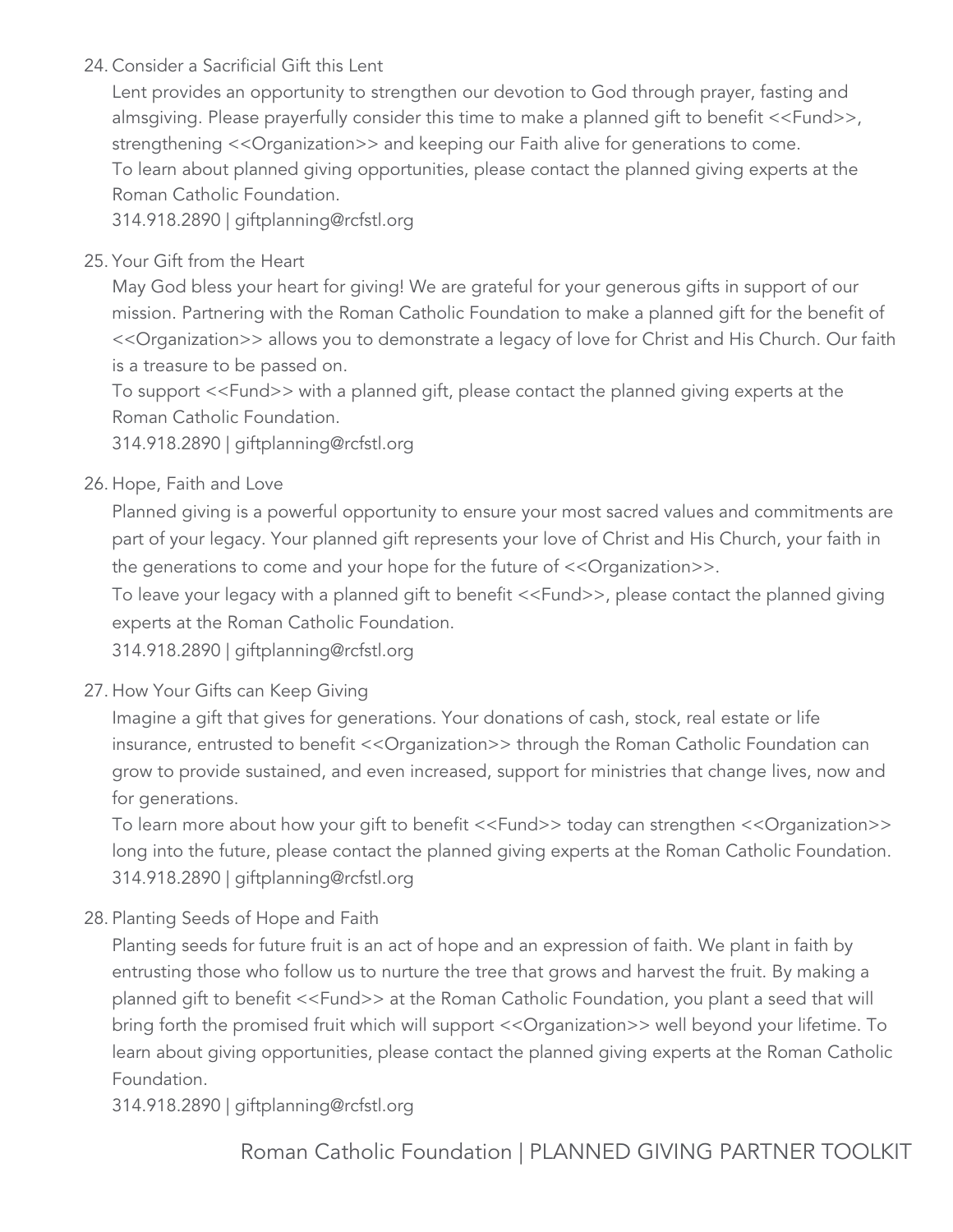29. The Benefits of Gift Planning – Back to Basics

You may have a "hidden asset" that could make a significant impact on << Organization>>! If you hold life insurance coverage that you or your family no longer need, consider gifting the paid-up policy to the Roman Catholic Foundation in support of <<Fund>> or designate the fund as beneficiary. You'll get an immediate charitable deduction and deliver a substantial gift without affecting your investment portfolio or cash flow.

To learn more, please contact the planned giving experts at the Roman Catholic Foundation. 314.918.2890 | giftplanning@rcfstl.org

30. Have you revised your estate documents lately? Should you?

To learn more, contact the planned giving experts at the Roman Catholic Foundation. 314.918.2890 | giftplanning@rcfstl.org

31. Give a gift that lasts beyond your lifetime.

To learn more, contact the planned giving experts at the Roman Catholic Foundation. 314.918.2890 | giftplanning@rcfstl.org

32. Over 70<sup>1/2</sup>? Use your IRA Required Minimum Distribution for good, benefiting your favorite Catholic organization.

To learn more, contact the planned giving experts at the Roman Catholic Foundation. 314.918.2890 | giftplanning@rcfstl.org

33. Want to save on taxes? Your IRA distribution can help.

To learn more, contact the planned giving experts at the Roman Catholic Foundation. 314.918.2890 | giftplanning@rcfstl.org

34. Maximize what you leave behind for your children; gift your IRA to your favorite Catholic organization.

To learn more, contact the planned giving experts at the Roman Catholic Foundation. 314.918.2890 | giftplanning@rcfstl.org

- 35. Give a gift to your favorite Catholic ministry; receive income for life. To learn more, contact the planned giving experts at the Roman Catholic Foundation. 314.918.2890 | giftplanning@rcfstl.org
- 36. Give a gift that keeps on giving: perpetuate your annual contributions to our ministry. To learn more, contact the planned giving experts at the Roman Catholic Foundation. 314.918.2890 | giftplanning@rcfstl.org
- 37. Have you outgrown the need for your life insurance policy? Gift it to benefit our ministry. To learn more, contact the planned giving experts at the Roman Catholic Foundation. 314.918.2890 | giftplanning@rcfstl.org

Roman Catholic Foundation | PLANNED GIVING PARTNER TOOLKIT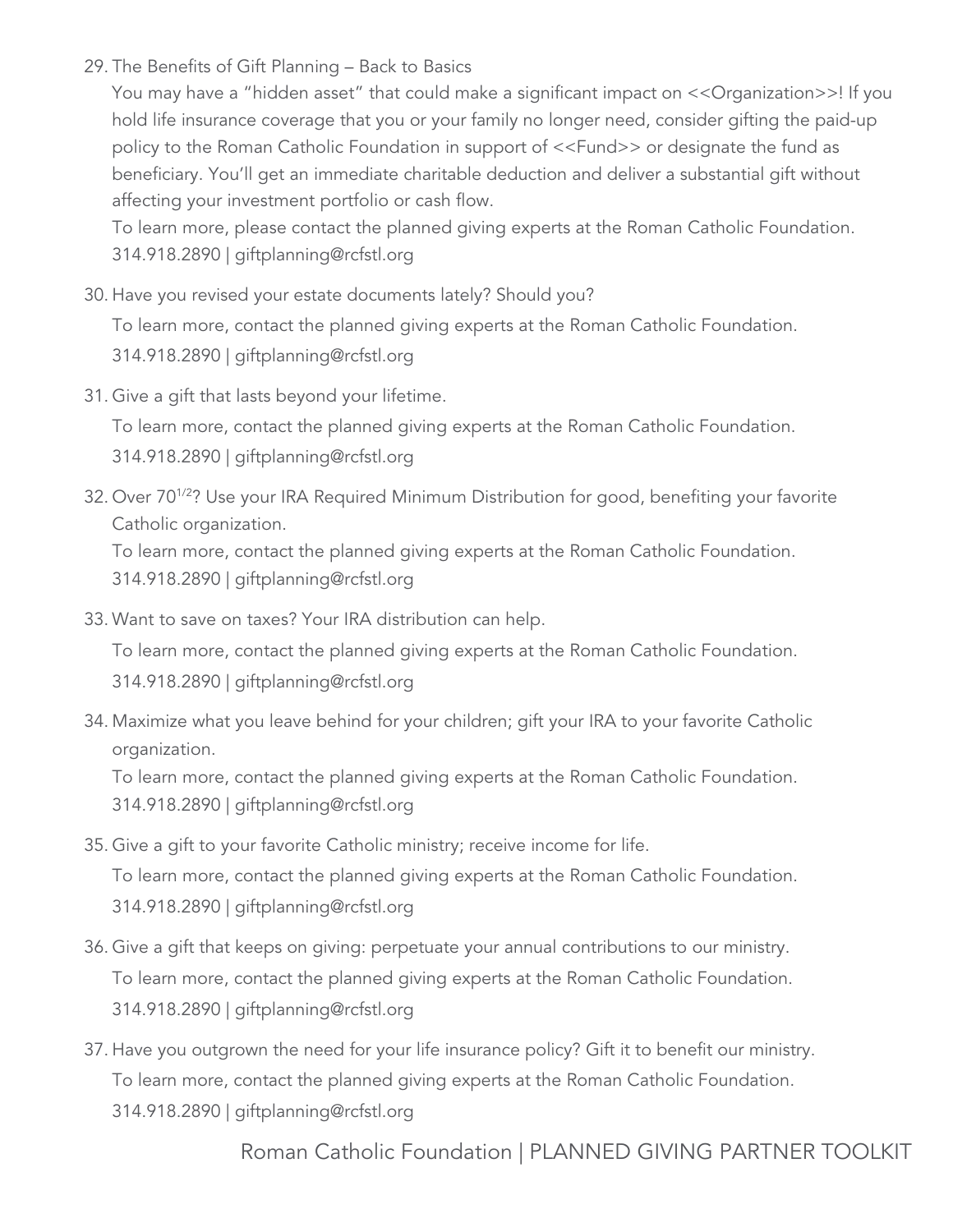38. Leaving a gift of life insurance or retirement assets is as simple as changing beneficiaries.

To learn more, contact the planned giving experts at the Roman Catholic Foundation. 314.918.2890 | giftplanning@rcfstl.org

39. Interested in memorializing a friend or loved one?

To learn more, contact the planned giving experts at the Roman Catholic Foundation. 314.918.2890 | giftplanning@rcfstl.org

40. Need to increase your retirement income? A Charitable Gift Annuity or Charitable Remainder Trust can help.

To learn more, contact the planned giving experts at the Roman Catholic Foundation. 314.918.2890 | giftplanning@rcfstl.org

41. Making a lasting impact on a cherished Catholic ministry is not just for the wealthy.

To learn more, contact the planned giving experts at the Roman Catholic Foundation. 314.918.2890 | giftplanning@rcfstl.org

42. Gifting appreciated securities can provide great benefits to you and your favorite Catholic ministry.

To learn more, contact the planned giving experts at the Roman Catholic Foundation. 314.918.2890 | giftplanning@rcfstl.org

43. Do you want to perpetuate your family name?

To learn more, contact the planned giving experts at the Roman Catholic Foundation at 314.918.2890 or giftplanning@rcfstl.org.

44. Simplify your charitable giving by establishing a Donor-Advised Fund.

To learn more, contact the planned giving experts at the Roman Catholic Foundation. 314.918.2890 | giftplanning@rcfstl.org

45. What is a charitable checkbook? A Donor-Advised Fund. Start yours now!

To learn more, contact the planned giving experts at the Roman Catholic Foundation. 314.918.2890 | giftplanning@rcfstl.org

46. You can give a sustaining gift to any endowment fund at any time, in any amount.

To learn more, contact the planned giving experts at the Roman Catholic Foundation. 314.918.2890 | giftplanning@rcfstl.org

47. Anticipating a large taxable event? We can help.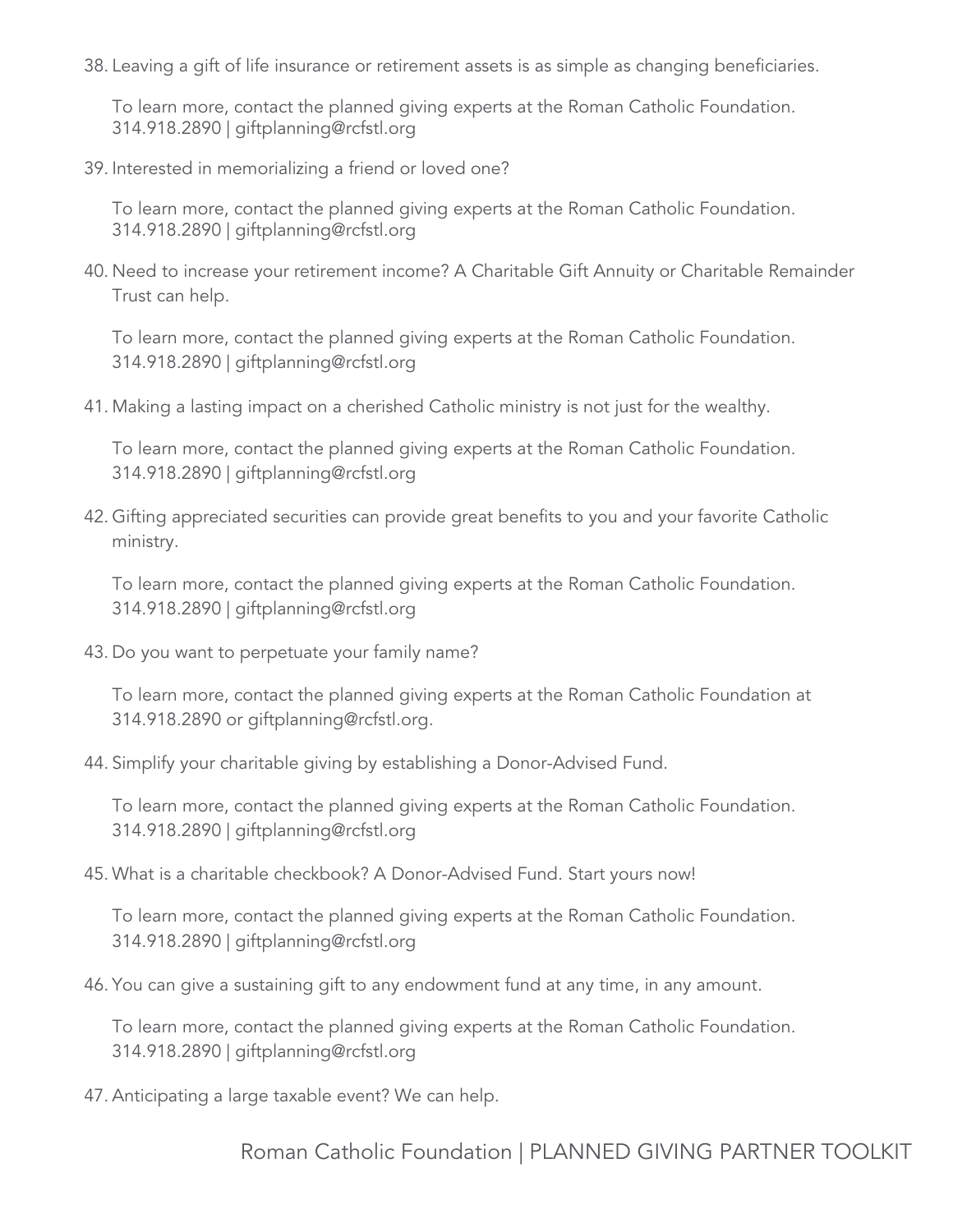To learn more, contact the planned giving experts at the Roman Catholic Foundation. 314.918.2890 | giftplanning@rcfstl.org

48. Anyone can make a planned gift to sustain their favorite Catholic parish, school or ministry for generations.

To learn more, contact the planned giving experts at the Roman Catholic Foundation. 314.918.2890 | giftplanning@rcfstl.org

49. Interested in establishing your Catholic legacy?

To learn more, contact the planned giving experts at the Roman Catholic Foundation. 314.918.2890 | giftplanning@rcfstl.org

50. Would you like to sustain our ministry for future generations?

To learn more, contact the planned giving experts at the Roman Catholic Foundation. 314.918.2890 | giftplanning@rcfstl.org

51. Give a gift that costs you nothing during your lifetime and sustains our ministry for generations.

To learn more, contact the planned giving experts at the Roman Catholic Foundation. 314.918.2890 | giftplanning@rcfstl.org

52. Interested in an assured return for the rest of your life? A Charitable Gift Annuity might be right for you.

To learn more, contact the planned giving experts at the Roman Catholic Foundation. 314.918.2890 | giftplanning@rcfstl.org

53. How will you remember our ministry?

To learn more, contact the planned giving experts at the Roman Catholic Foundation. 314.918.2890 | giftplanning@rcfstl.org

54. Have you remembered our ministry in your estate plan?

To learn more, contact the planned giving experts at the Roman Catholic Foundation. 314.918.2890 | giftplanning@rcfstl.org

55. Interested in supporting our mission without impacting your lifestyle?

To learn more, contact the planned giving experts at the Roman Catholic Foundation. 314.918.2890 | giftplanning@rcfstl.org

56. Pay it forward: learn how to make a gift that will last for generations.

To learn more, contact the planned giving experts at the Roman Catholic Foundation. 314.918.2890 | giftplanning@rcfstl.org

Roman Catholic Foundation | PLANNED GIVING PARTNER TOOLKIT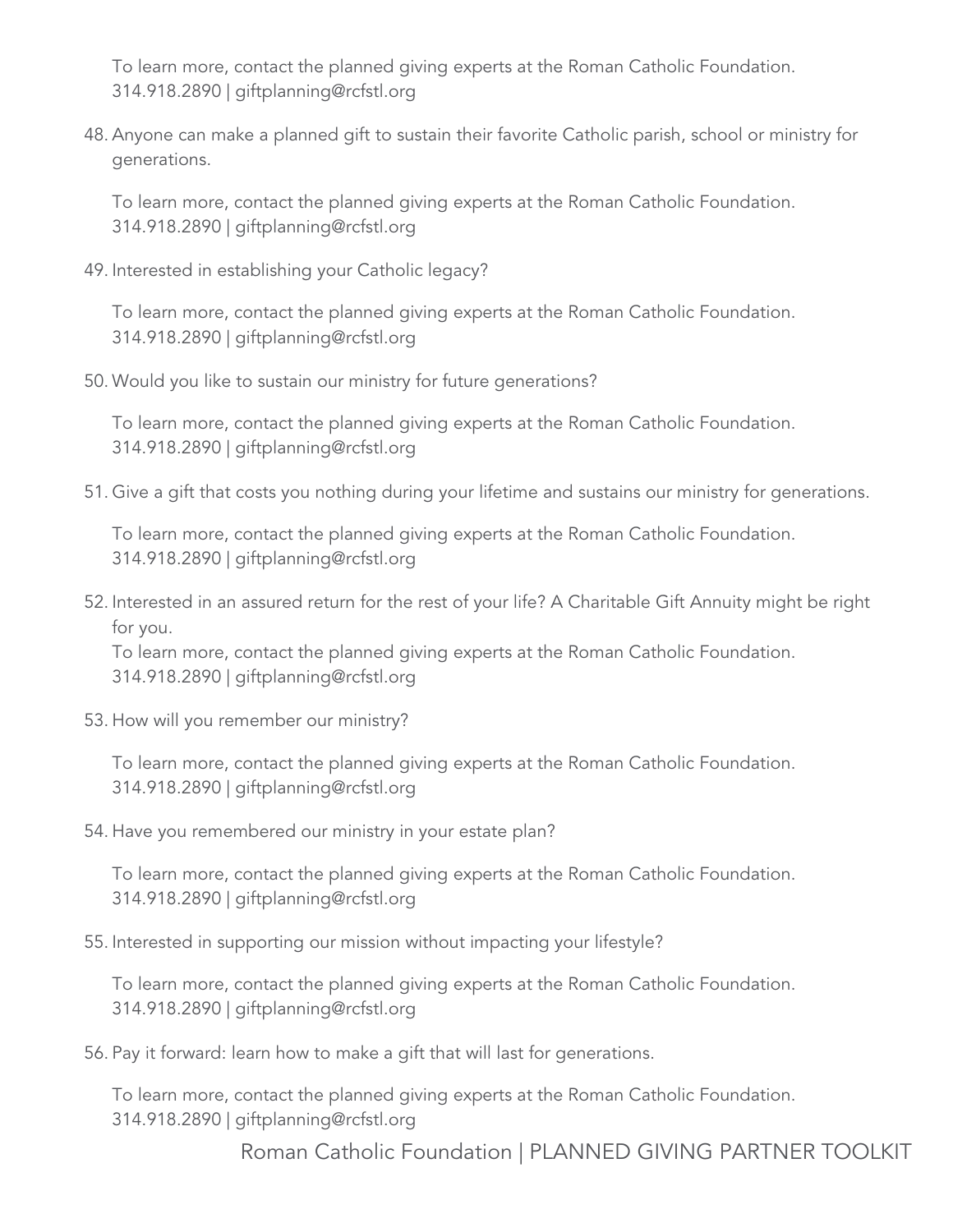57. Want your charitable gift to last for generations?

To learn more, contact the planned giving experts at the Roman Catholic Foundation. 314.918.2890 | giftplanning@rcfstl.org

58. Can the average person leave an estate gift? Absolutely!

To learn more, contact the planned giving experts at the Roman Catholic Foundation. 314.918.2890 | giftplanning@rcfstl.org

59. Bequests are the simplest way to make an impactful planned gift.

To learn more, contact the planned giving experts at the Roman Catholic Foundation. 314.918.2890 | giftplanning@rcfstl.org

60. Consider gifting your life insurance policy to benefit our ministry.

To learn more, contact the planned giving experts at the Roman Catholic Foundation. 314.918.2890 | giftplanning@rcfstl.org

61. By establishing a charitable gift annuity, you secure a fixed income, receive a partial tax deduction and benefit our ministry.

To learn more, contact the planned giving experts at the Roman Catholic Foundation. 314.918.2890 | giftplanning@rcfstl.org

62. Life insurance is an excellent tool for making charitable gifts.

To learn more, contact the planned giving experts at the Roman Catholic Foundation. 314.918.2890 | giftplanning@rcfstl.org

63. Honor or memorialize a loved one, friend or favorite teacher or pastor by establishing an endowment fund in their name.

To learn more, contact the planned giving experts at the Roman Catholic Foundation. 314.918.2890 | giftplanning@rcfstl.org

64. Planned giving: the creation of a gift, given now or upon the donor's death, as part of a financial or estate plan, which is funded with assets rather than current income.

To learn more, contact the planned giving experts at the Roman Catholic Foundation. 314.918.2890 | giftplanning@rcfstl.org

65. Learn how life insurance can provide you with an annual charitable deduction.

To learn more, contact the planned giving experts at the Roman Catholic Foundation. 314.918.2890 | giftplanning@rcfstl.org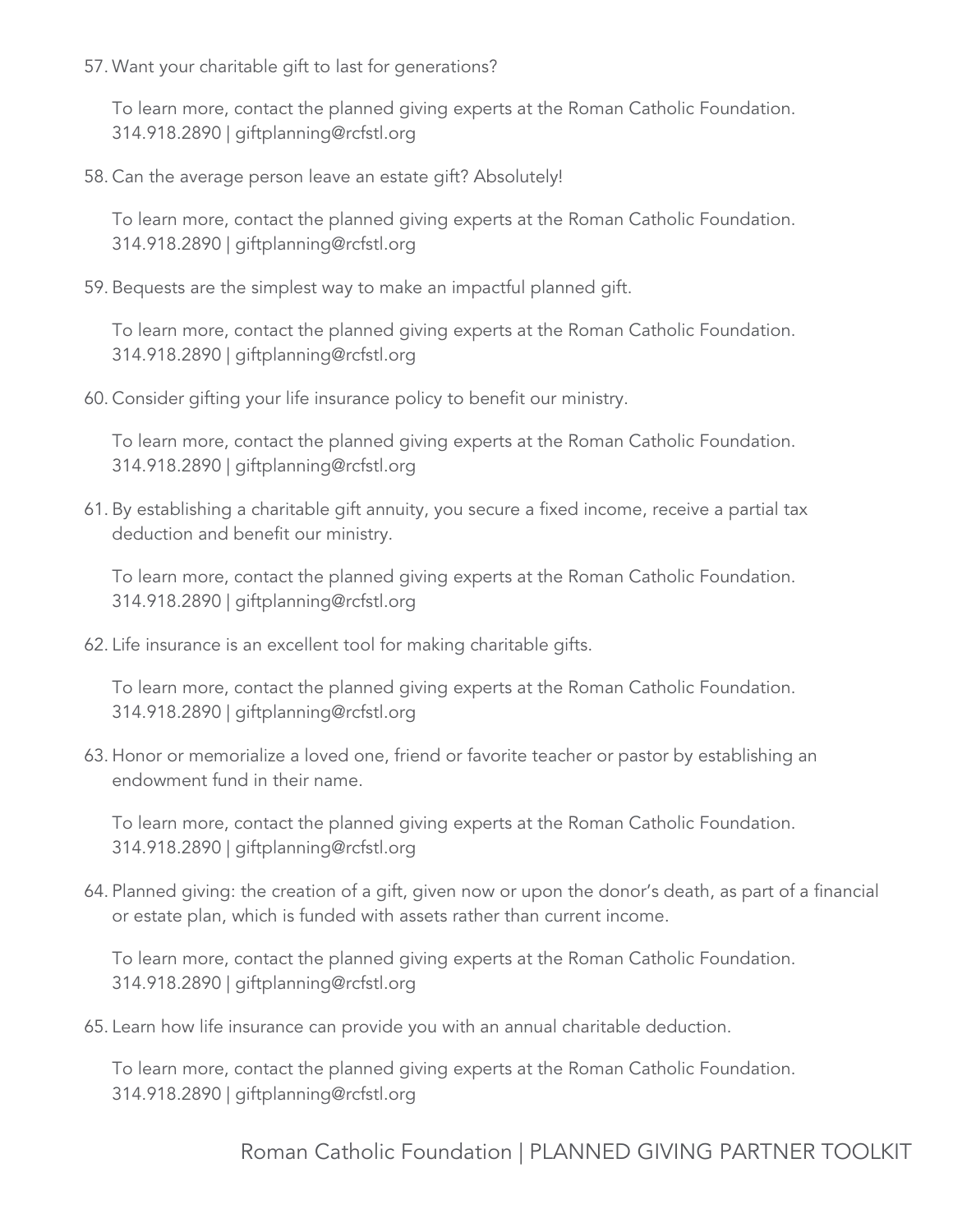66. Anyone, regardless of income or age, can make a planned gift to benefit our ministry.

To learn more, contact the planned giving experts at the Roman Catholic Foundation. 314.918.2890 | giftplanning@rcfstl.org

67. What are you waiting for? Contact us to learn how to make a planned gift.

To learn more, contact the planned giving experts at the Roman Catholic Foundation. 314.918.2890 | giftplanning@rcfstl.org

68. Did you know you can continue your annual giving to our ministry beyond your lifetime by making a planned gift? It's easier than you think!

To learn more, contact the planned giving experts at the Roman Catholic Foundation. 314.918.2890 | giftplanning@rcfstl.org

69. Establish a donor-designated endowment fund with a gift of cash, securities or other assets.

To learn more, contact the planned giving experts at the Roman Catholic Foundation. 314.918.2890 | giftplanning@rcfstl.org

70. All funds at the Roman Catholic Foundation are invested in accordance with the social teachings of the Catholic Church.

To learn more, contact the planned giving experts at the Roman Catholic Foundation. 314.918.2890 | giftplanning@rcfstl.org

71. The Roman Catholic Foundation is here to help you identify your giving goals and plan your giving strategy.

To learn more, contact the planned giving experts at the Roman Catholic Foundation. 314.918.2890 | giftplanning@rcfstl.org

72. Your planned gift to our endowment fund at the Roman Catholic Foundation represents your hope for the future of our mission.

To learn more, contact the planned giving experts at the Roman Catholic Foundation. 314.918.2890 | giftplanning@rcfstl.org

73.You can't take it with you. Learn how to leave a portion of the gifts God has given you to His Church.

To learn more, contact the planned giving experts at the Roman Catholic Foundation. 314.918.2890 | giftplanning@rcfstl.org

74.Want to plan with heart and invest for the good of our organization? The Roman Catholic Foundation can help.